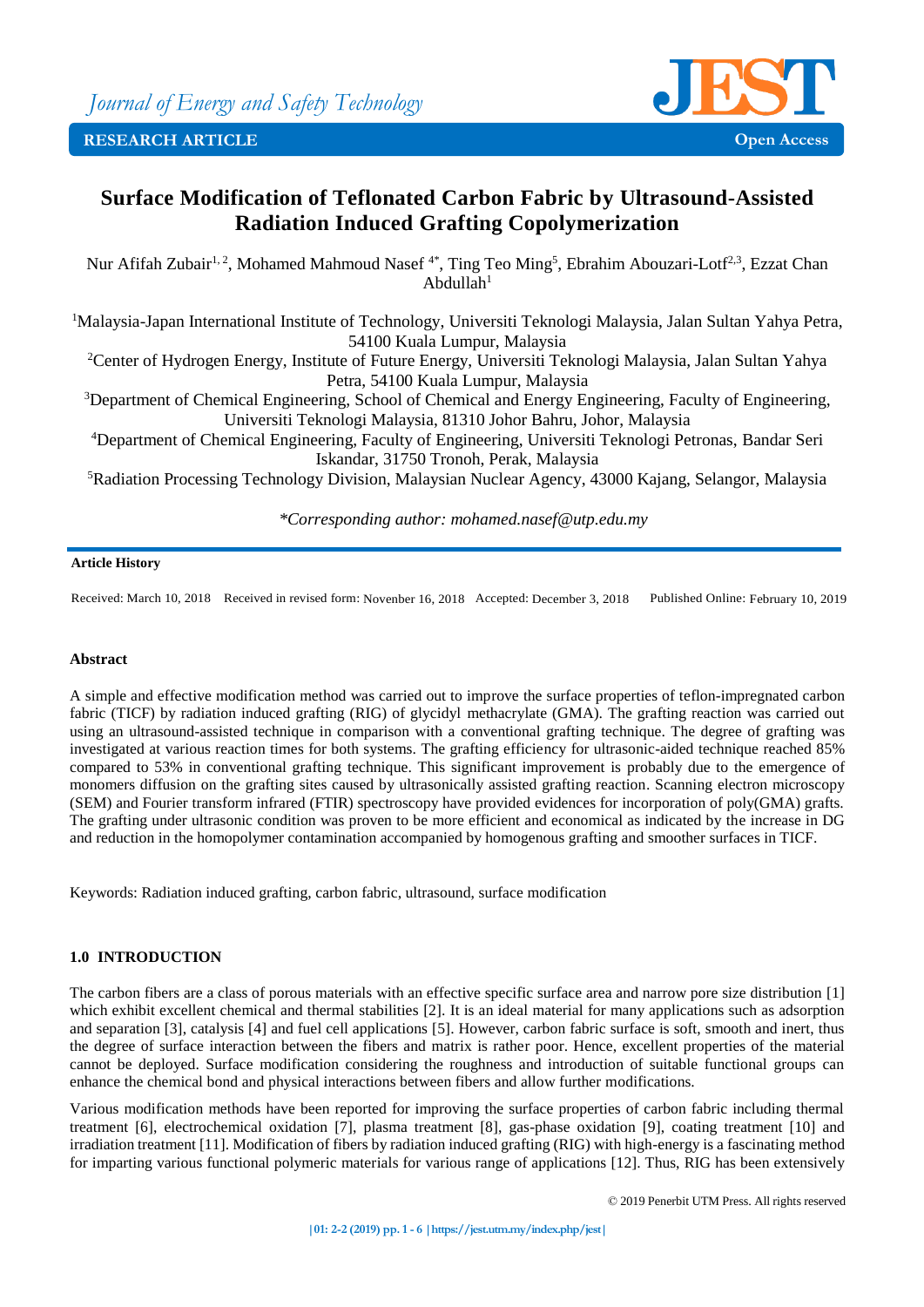explored as a modest technique to alter surface properties of polymeric materials, such as films, fibers, powders and moulded objects [13, 14].

Few methods were introduced to enhance the grafting efficiency and reduce monomer consumption. This includes grafting in an emulsion medium, combining grafting with RAFT and using single step techniques involving functionalized monomer [15]. Recently, ultrasound was reported to synergize chemical reactions through product enhancement, reaction time saving, solvent consumption reduction and extensive energy saving [16]. Recently, Nasef et al. [17] has reported an synergetic RIG for 4-vinylpyridine/glycidyl methacrylate mixtures onto poly(ethylene-co-tetrafluoroethylene) films using ultrasound-aided technique for the first time. The process was proven to be highly effective not only in time shortening and reduction of monomer consumption but also in grafting product enhancement, surfaces smoothing and eliminating of contamination from homopolymer compared to grafted films obtained from conventional grafting.

Nevertheless, little attention has been given to the modification of carbon fibers by RIG using ultrasound assisted technique. Applying such techniques is likely to overcome the grafting difficulty caused by its graphitized structure of carbon and limited counts for forming reactive sites of the carbon fiber [18]. The present study is an attempt to graft glycidyl methacrylate (GMA) onto teflon-impregnated carbon fabric (TICF) using RIG technique assisted with ultrasonic-aided technique. In this study, GMA was selected as grafted monomer, which attracted high interest due to its epoxy group that can be modified into various functional groups. The epoxy ring can be opened under mild reaction conditions offering the possibility for introducing a variety of ionic moieties suitable for various applications [19]. The grafting substrates were mainly characterized by means of scanning electron microscopy (SEM) and Fourier transform infrared (FTIR).

## **2.0 METHODOLOGY**

## **2.1 Materials**

Teflon-impregnated carbon fabric (TICF) with thickness of 0.65 mm was obtained from E-TEK, *Inc*. USA. Glycidyl methacrylate (GMA) was obtained from Sigma Aldrich and used without any further purification. Methanol and ethanol was reagent grade and used as received.

## **2.2 Irradiation of Teflon-Impregnated Carbon Fabric**

TICF were rinsed using ethanol for few times and dried in a vacuum. The irradiation of the substrates were performes by by an EB accelerator (EPS 3000, Nissin High Voltage, Japan) to a total dose of 300 at 25 kGy per pass under  $N_2$  atmosphere. The accelerating voltage was maintained at 2 Mev and at a beam current of 10 mA at ambient temperature. Dry iced was used to stabilize the radicals formed in the substrates during irradiation of high absorbed dose. The TICF were kept in a thermally sealed polyethylene bag to remove any moisture interference and the irradiated substrates were immediately stored in an ultracool freezer at -60 °C prior to use.

## **2.3 Graft Polymerization**

Grafting reaction of GMA onto TICF was carried out using a grafting apparatus. The grafting procedure started with placing the irradiated substrates in a glass ampoule, which was tightly sealed and evacuated. A  $N_2$ -bubbled monomer solution composed of GMA/methanol with a concentration of 20 vol% was transferred to the ampoule through a special vacuum stopcock. The reaction ampoule was placed in a preheated ultrasonic waterbath with ultrasonic energy (40 kHz, 300 W). The reaction was performed to a desired range of reaction times while maintaining the temperature at 60 °C. After the reaction completed, the grafted TICF was removed and cleaned from the unreacted monomer or any homopolymerised monomer using ethanol. The grafted carbon fabric was dried under vacuum at 50 °C for 24 h until the constant weight was obtained. The sample was removed and kept under a desiccator over fresh silica gel for 1 hour before weighing. The degree of grafting (DG) was obtained using equation 1 with the reference to the content of grafted carbon fibers.

$$
DG\,\,(\%) = \frac{W_1 - W_0}{W_0} \times 100\,\,\%
$$
\n(1)

where  $W_0$  and  $W_1$  are the weights of carbon substrates before and after grafting respectively. The grafting efficiency [13] is calculated from equation 2: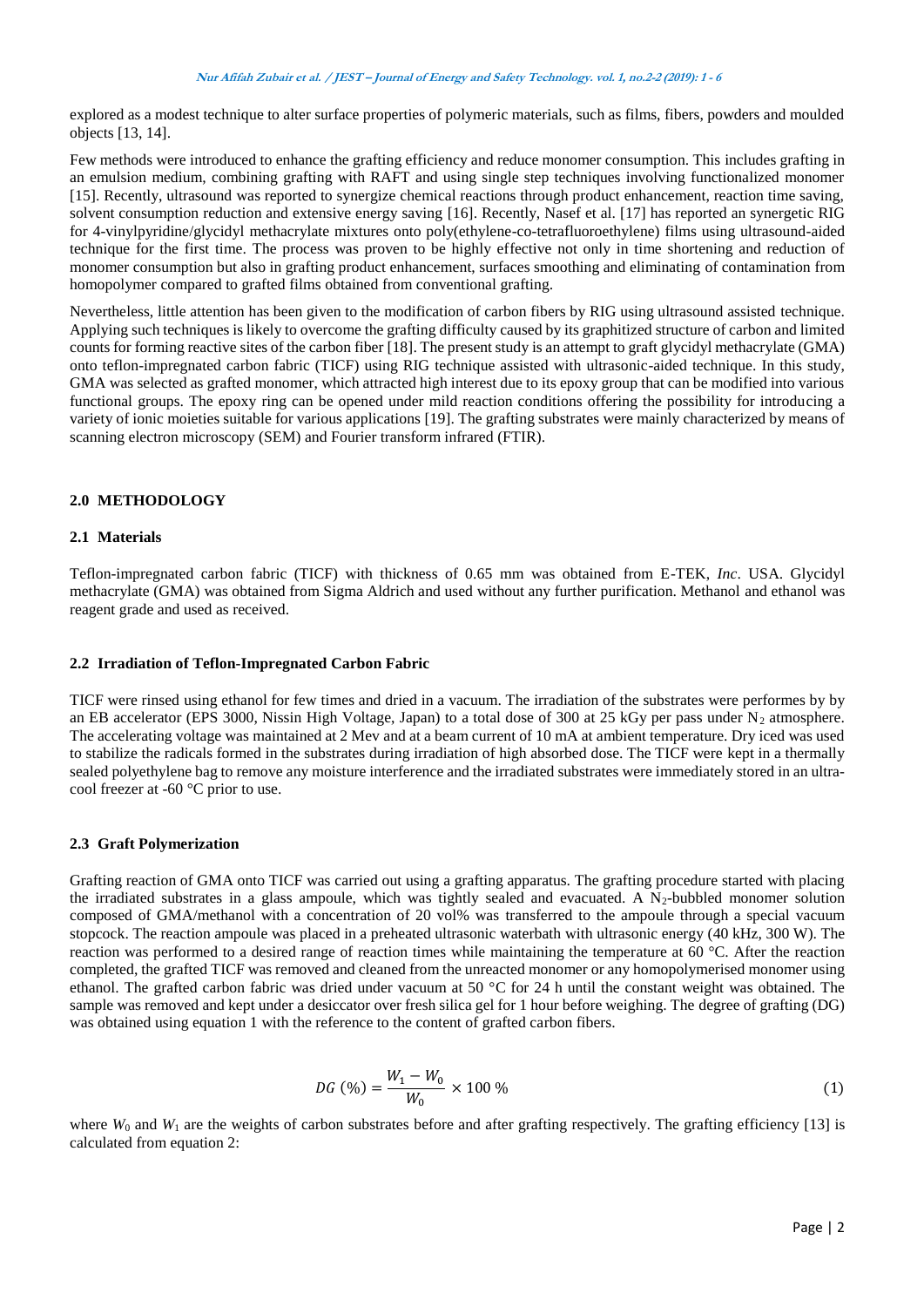**Nur Afifah Zubair et al. / JEST – Journal of Energy and Safety Technology. vol. 1, no.2-2 (2019): <sup>1</sup> - <sup>6</sup>**

$$
GE\ (\%) = \frac{W_1 - W_0}{W_2 - W_0} \times 100\ \% \tag{2}
$$

where  $W_2$  is the weight of the grafted sample before removal of homopolymer.

For comparison purpose, the conventional grafting reaction was carried out under similar grafting condition by placing the reaction ampoule into a thermostatic water bath at temperature of 60 °C. The DG and GE were also determined using equations 1 and 2.

### **2.4 Characterization Of Grafted Ticf**

A Perkin Elmer-Spectrometer FTIR 2000 Explorer was used to characterise the chemical structures of pristine and grafted TICF. The measurement was carried out in a transmission mode in the wavenumber range of  $4000 - 400$  cm<sup>-1</sup> at a resolution of 4 cm-1 . The surface morphology and roughness of TICF were observed by SEM analysis using FEI Quanta 4000 microscope with an acceleration voltage of 2 kV and magnification of 500x.

#### **3.0 RESULTS AND DISCUSSION**

The effects of various reaction time on the DG of GMA onto TICF with and without ultrasound assistance were investigated as shown in Figure 1a. Notably, the DG in the ultrasound-aided technique was higher than conventional technique despite having similar increasing trend in both techniques with the rise in reaction time. Moreover, grafting efficiency [13] was greatly boosted by applying ultrasound to grafting system. For instance, the GE was jumped from 53% to 85% after 4 h when ultrasound was applied. The remarkable increase can be attributed to the increase in the monomer diffusion to grafting sites and also caused by the upsurge of the activate radical arising from the heat associated with sonication. This phenomenon indicates that the ultrasound-assisted could enhance the kinetics grafting of GMA onto carbon fiber substrates. The implosions of ultrasound generate cavitation bubbles and the supplemented heat improving the rate of grafting reaction. Subsequently, the radicals' activation increases thus intensified the collision of monomer molecules leading to noticeable enhancement in GE and eventually reduction in the monomer consumption. These findings are in good agreement with previous reported literature [17].



**Figure 1**. Variation degree of grafting and grafting efficiency. Grafting conditions are 300 kGy of adsorbed dose, 20% monomer concentration and 60 °C temperature.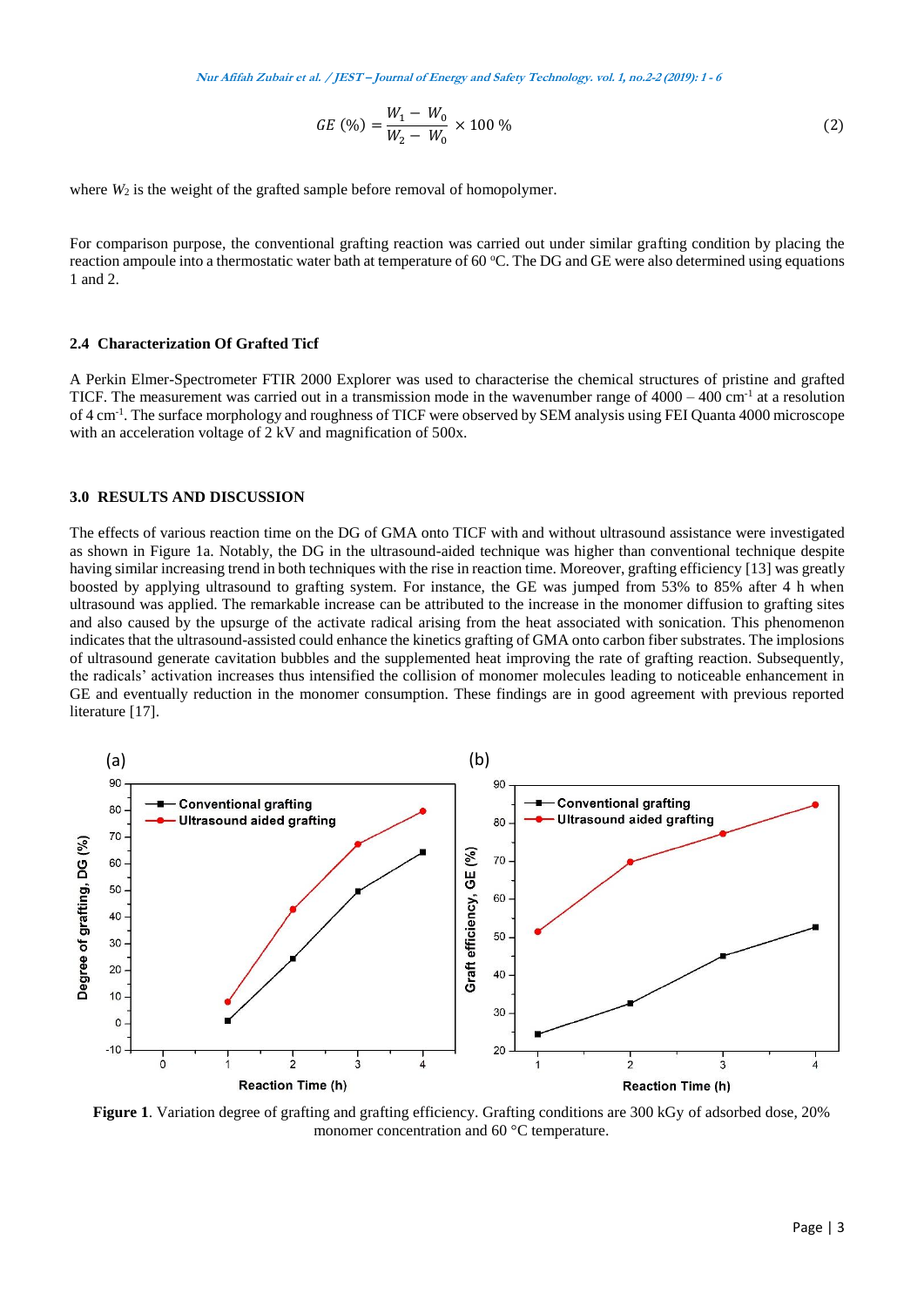## **Nur Afifah Zubair et al. / JEST – Journal of Energy and Safety Technology. vol. 1, no.2-2 (2019): <sup>1</sup> - <sup>6</sup>**

The variation of grafting efficiency with time for grafting of GMA onto TICF using conventional and ultrasound-aided grafting techniques is shown in Figure 1b. The ultrasound assisted grafting reaction exhibited higher GE and monomer conversion than conventional grafting. The ultrasound-aided grafting exhibited more than 50% GE compared to conventional grafting at the same condition reaction. This observation confirms that the ultrasound technique encouraged effective monomer diffusion and subsequent rise in its supply to the grafting sites caused by exclusion of homopolymer chains from the film surfaces through implosion of cavitation bubbles. Thus the implosion of bubbles near a surface coincides with arising in the number of activated radicals by the associated heat resulting from sonication. Therefore, the active radical involved in initiation with the growing of monomer molecules leading to higher GE up to 85% in the ultrasound assisted method. This significant improvement of 24% is most probably due to the enhancement of monomers diffusion to grafting sites caused by ultrasonically assisted grafting reaction. Additionally, the TIGF produce by ultrasound-aided grafting exhibited 52% GE within 1h as compared to conventional grafting which required 4h to obtain 53% of grafting efficiency. It was clearly proved that the grafting reaction using ultrasound has advantage in shortening the reaction time and energy saving to yield high grafting efficiency.

Figure 2 shows the SEM images of TICF before and after grafting with GMA. Clearly, the surface of pristine TICF seems to be relatively smooth as shown in Figure 2a. However, there is a coating layer of teflon on the surface of carbon fiber which keep the fibrous structure stick to each other. On the other hand, grafting of GMA on the TICF made their surface rougher and groovier suggesting penetration of poly (GMA) graft to thin teflon layer and reaching the surface of carbon fibers. Moreover, the size of carbon fibers obtained under conventional and ultrasonic conditions was slightly increased compared to pristine TICF (Fig. 2b and 2c). The surface of TICF-*g*-PGMA obtained from conventional grafting (Fig. 2b) is rather rougher and irregular compared to the ultrasound-aided grafted fibers (Fig. 2c), which interestingly displayed homogeneous and smoother surfaces in the grafted fibers. The roughness of the TICF surface was improve by EB irradiation graft which is highly important in some applications [18]. This observation indicates that ultrasound-assisted grafting imparts better and smoother surface properties than conventional grafting of the carbon substrates.



**Figure 2**. SEM images of (a) pristine teflon-impregnated carbon fibers and TICF-*g*-PGMA obtained under (b) conventional and (c) ultrasonic conditions.

Figure 3 presented FTIR spectra of poly (GMA) grafted carbon fibers obtained by conventional and ultrasound assisted grafting compared to pristine carbon fibers. The adsorption band at 1240 cm-1 observed for the pristine and modified carbon fibers is attributed to the C-C stretching band. The grafted fibers from both grafting techniques showed an absorption peak at 850 cm<sup>-1</sup>, representing the stretching vibration of the epoxy group originated from the incorporated poly (GMA). This result is supported by the appearance of strong peaks at  $1720 \text{ cm}^{-1}$  which is assigned the -CO in the methacrylate (ester) group, confirming the presence of poly (GMA) in the grafted TICF. However, the characteristic band at 1720 cm<sup>-1</sup> for the TICF-*g*-PGMA from conventional grafting are more intense compared to conventional grafting under the same reaction conditions. This might be due to the presence of homopolymer chain of GMA and inhomogenous grafting of GMA on the TICF surfaces as can be seen in Figure 2b. Thus, the FTIR features provide an evidence for the successful grafting of the GMA onto the TICF, and also the enhancement of GE using ultrasound-assisted grafting technique.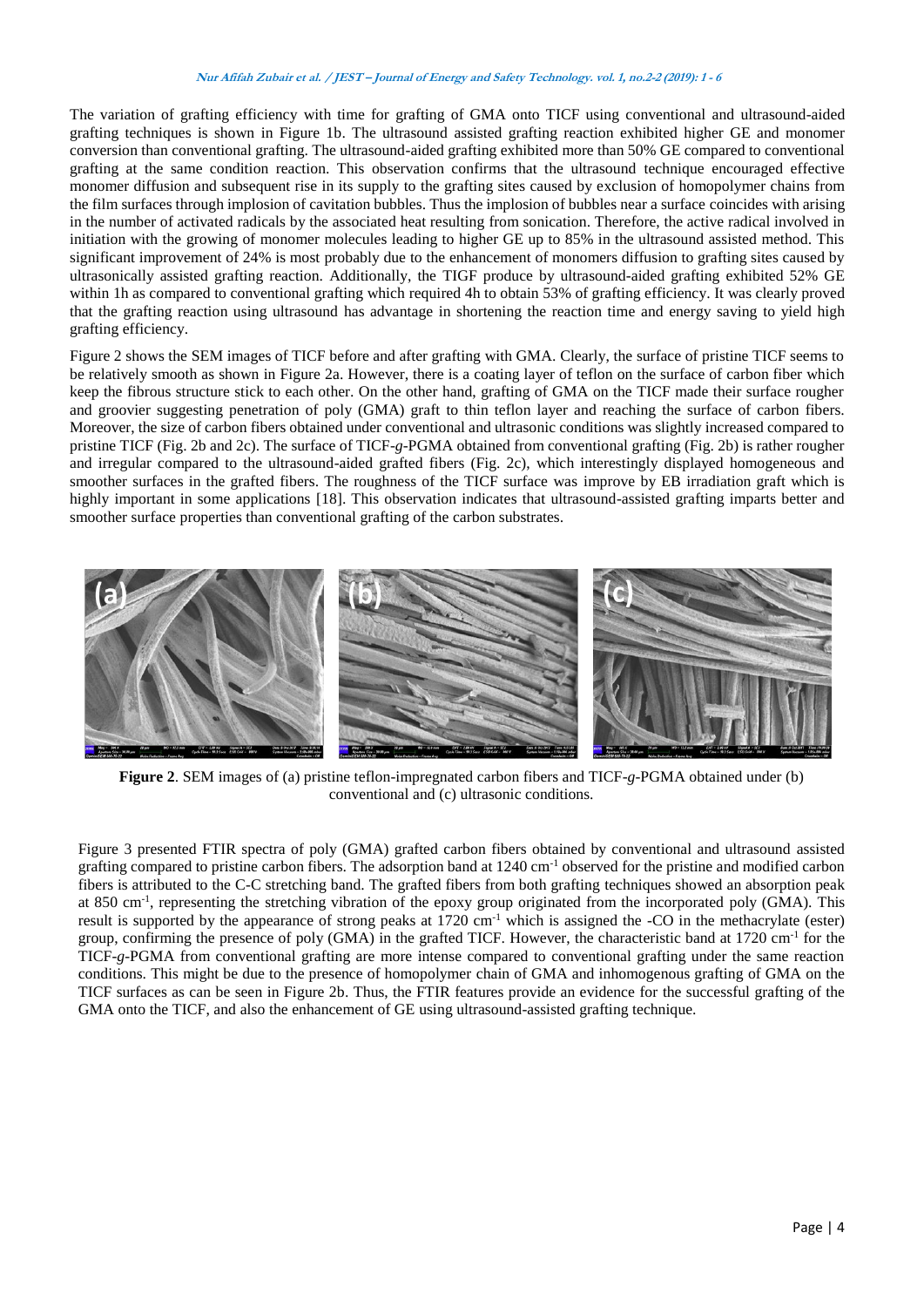

**Figure 3.** FTIR spectra of pristine teflon-impregnated carbon fibers and TICF-*g*-PGMA obtained under conventional and ultrasonic conditions.

## **4.0 CONCLUSION**

The surface modification of teflonated carbon fabric was successfully performed using radiation induced grafting copolymerisation. The RIG of GMA onto TIGC was intensified by conducting the reaction under ultrasound aid. Notably, the application of ultrasound prompted higher degree of grafting and grafting efficiency compared to conventional grafting method. FTIR analysis confirmed that the sample obtained by applying ultrasound presented higher DG under same reaction parameters compared to conventional grafting. The grafted carbon fibers prepared from ultrasound aided grafting were found to have better surface properties compared to conventional grafting as displayed by SEM analysis. This finding suggested that the grafting system with ultrasound-assisted techniques has advantages in time consumption and extensive amount of energy saving.

#### **Acknowledgements**

This work was funded by Universiti Teknologi Malaysia (UTM) and Malaysia Thailand Joint Association (MTJA) program (Vot number 4C116).

#### **References**

- [1] Zhang, L., et al. 2013. Controlling the Effective Surface Area and Pore Size Distribution of sp2 Carbon Materials and Their Impact on the Capacitance Performance of These Materials. *Journal of the American Chemical Society*. 135(15): 5921-5929.
- [2] Jin, L., et al. 2016. Improvement of interfacial strength and thermal stability of carbon fiber composites by directly grafting unique particles: functionalized mesoporous silicas*. RSC Advances*. 6(84): 80485-80492.
- [3] Burchell, T.D. and R.R. Judkins, 1997. A Novel Carbon Fiber Based Material And Separation Technology*. Energy Conversion and Management*. 38: S99-S104.
- [4] Yang, S., et al. 2015. .Activated Carbon Fiber As Heterogeneous Catalyst Of Peroxymonosulfate Activation For Efficient Degradation Of Acid Orange 7 In Aqueous Solution*.* S*eparation and Purification Technology*. 143: 19-26.
- [5] Zhang, X. and Z. Shen. 2002. Carbon Fiber Paper For Fuel Cell Electrode*. Fuel.* 81(17): 2199-2201.
- [6] Stepashkin, A.A., et al. 2014. Surface Treatment Of Carbon Fibers-Fillers For Polymer Matrixes*. Inorganic Materials: Applied Research*. 5(1): 22- 27.
- [7] Liu, J., et al., 2010. Interfacial And Mechanical Properties Of Carbon Fibers Modified By Electrochemical Oxidation In (NH<sub>4</sub>HCO<sub>3</sub>)/(NH<sub>4</sub>)<sub>2</sub>C<sub>2</sub>O<sub>4</sub>·H<sub>2</sub>O Aqueous Compound Solution. *Applied Surface Science.* 256(21): 6199-6204.
- [8] Chien, H.-H., et al. 2018. .*I*mproved Performance Of Polyaniline/Reduced-Graphene-Oxide Supercapacitor Using Atmospheric-Pressure-Plasma-Jet Surface Treatment Of Carbon Cloth*. Electrochimica Acta.,* 260: 391-399.